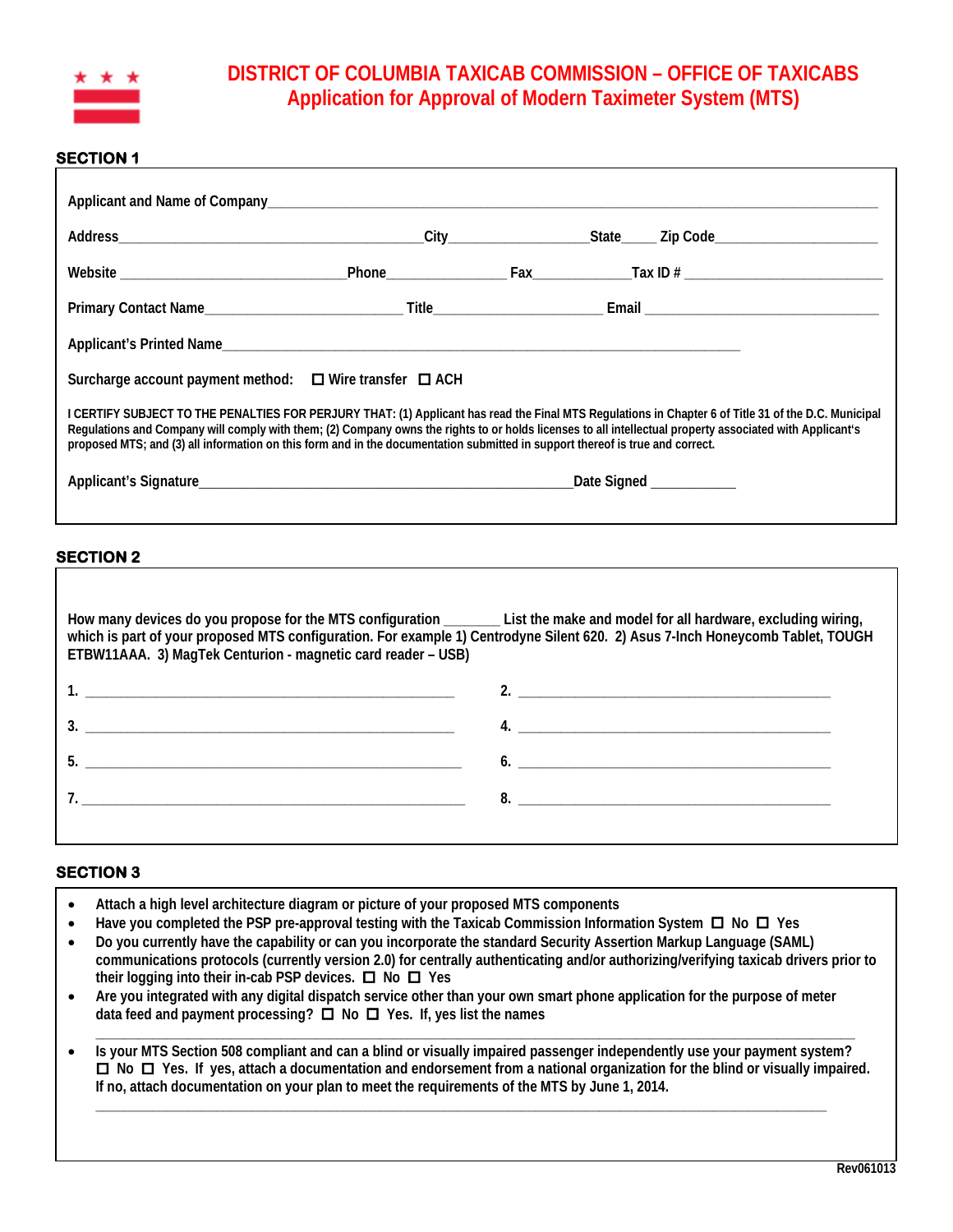## **APPLICATION FORM INSTRUCTIONS**

**The application form must be typed and returned to the Office of Taxicabs in person or by courier service with a self-addressed, stamped, return envelope. Below is an application checklist. Please include all items:**

- **Completed Application for Approval of (MTS) Form.**
- **Application fee of one-thousand dollars (\$1,000).**
- **Surety bond of fifty-thousand dollars (\$50,000) payable to the D.C. Treasurer and effective while the MTS remains approved and for one (1) year thereafter from the effective date of the approval. See bond form attached.**
- **Attachment A-1: High level MTS architecture diagram.**
- **Attachment A-2: 1) Section 508 compliance documentation and endorsement from a national organization for the blind or visually impaired or 2) compliance plan.**
- **If a passenger console is not included in your proposed MTS, provide a plan showing that a passenger console will be incorporated not later than December 1, 2013, and that the requirement of § 603(n)(3) to incorporate a safety feature in the passenger console will be met not later than June 1, 2014.**
- **Attachment A-3: documentation about the forms of cashless payment that your proposed MTS would offer to passengers (including payment cards and other forms of non-cash payment such as near-field communications).**
- **Attachment A-4: Copy of your current Occupancy Permit if you have a bona fide administrative office in the District of Columbia.**
- **Attachment A-5: Current Certificate of Good-Standing and Clean Hands from the DC Department of Consumer and Regulatory Affairs (DCRA) located at 1100 4th Street SW Washington, DC 20024. Phone: (202) 442-4400 Email: dcra@dc.gov**
- **Attachment A-6: Business Tax Registration from the Office of the Chief Financial Officer, Office of Tax & Revenue located at 1101 4th Street SW, Suite 270W, Washington, DC 20024. Phone: (202) 727-4TAX**
- **Attachment A-7: address of bona fide administrative office or name, address, and telephone number of registered agent authorized to accept service of process.**
- **Attachment A-8: customer service telephone number that you will provide for passengers and technical support telephone number (24/7) that you will provide for taxicab owners and operators.**
- **Attachment A-9: a sample agreement that you will use to associate with taxicab companies and independent owners.**
- **Attachment A -10: If the taxicab companies or independent owners using your proposed MTS will be able to associate with a dispatch service with which you are not affiliated (through common ownership or joint venture), then provide the following information and documentation: (1) Showing such dispatch service is operating in compliance with all applicable provisions of this title and other applicable laws; and (2) Explaining the forms of dispatch and/or digital payment that would be available to passengers; (3)Showing that the applicable provisions of § 408.16, § 603, § 801, and § 803 would be met when a passenger makes a digital payment.**